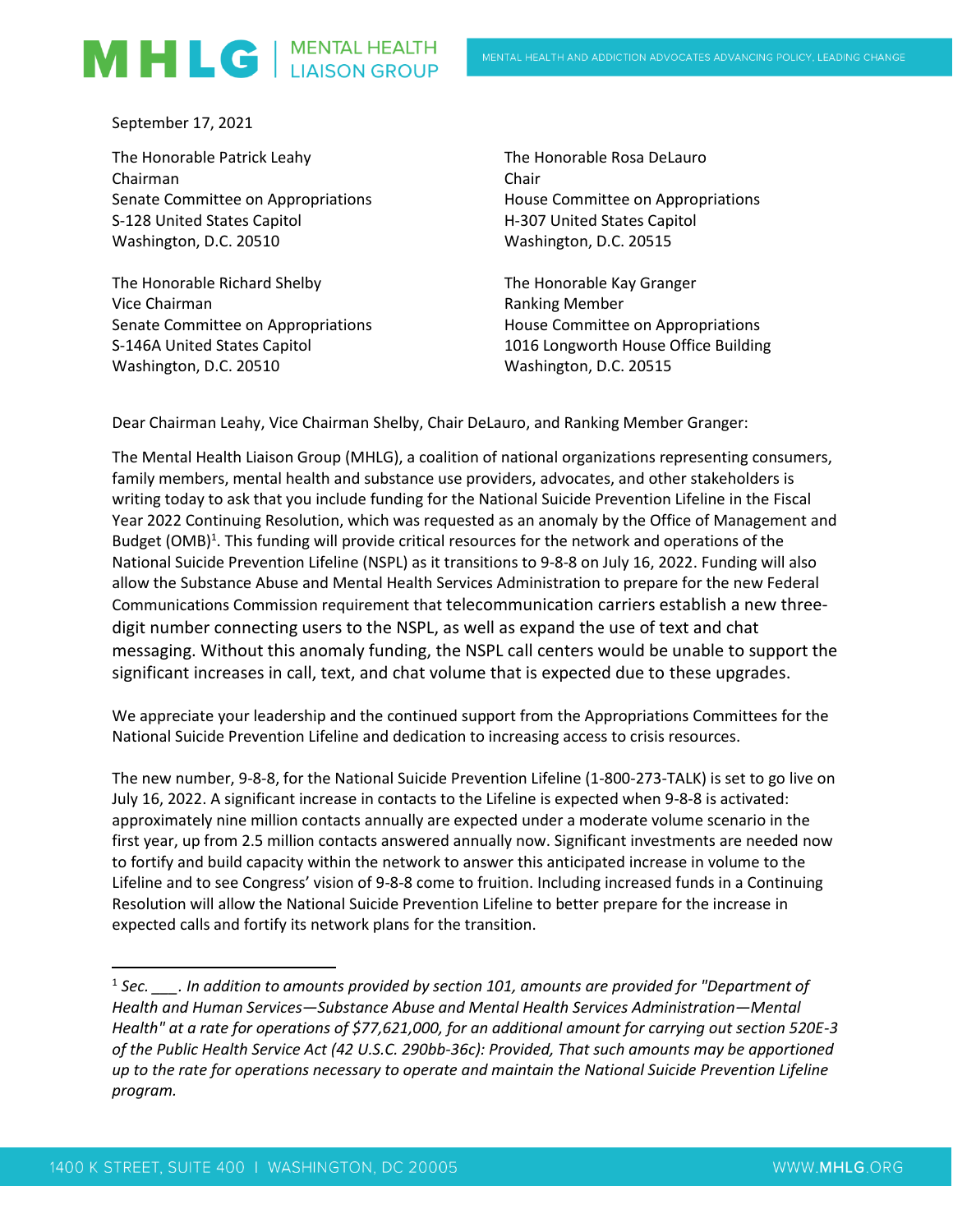MHLG | MENTAL HEALTH

**Sincerely** 

Moreover, increased funding to the National Suicide Prevention Lifeline during this transition would support routing contacts to local crisis centers, thus helping to connect more people in crisis to local resources. The funding would also be critical to implement infrastructure upgrades to increase network capacity and in supporting specialized national services, such as national back up centers and multilingual assistance that supports the multichannel availability of 9-8-8.

We appreciate your commitment to preventing suicide in the United States and connecting individuals in suicidal or behavioral health crisis to care. We look forward to continuing to work with you to support the National Suicide Prevention Lifeline.

| JII I LU LI V,                                                                                          |                                                                         |
|---------------------------------------------------------------------------------------------------------|-------------------------------------------------------------------------|
| 2020 Mom                                                                                                | Depression and Bipolar Support Alliance                                 |
| American Art Therapy Association                                                                        | <b>Eating Disorders Coalition</b>                                       |
| American Association for Marriage and Family<br>Therapy<br>American Association of Child and Adolescent | <b>National Association of Social Workers</b>                           |
|                                                                                                         | <b>Global Alliance for Behavioral Health and Social</b><br>Justice      |
| Psychiatry                                                                                              | IC&RC                                                                   |
| American Association of Nurse Anesthesiology*                                                           | Jed Foundation, The*                                                    |
| <b>American Counseling Association</b>                                                                  | Maternal Mental Health Leadership Alliance                              |
| American Foundation for Suicide Prevention                                                              | <b>Mental Health America</b>                                            |
| American Group Psychotherapy Association                                                                | National Association of County Behavioral                               |
| American Mental Health Counselors Association                                                           | Health & Developmental Disabilities (NACBHDD)                           |
| <b>American Nurses Association</b>                                                                      | National Association for Rural Mental                                   |
| American Psychiatric Association                                                                        | Health (NARMH)                                                          |
| American Psychological Association                                                                      | <b>National Alliance on Mental Illness</b>                              |
| <b>Association For Ambulatory Behavioral</b>                                                            | National Association for Behavioral Healthcare                          |
| Healthcare                                                                                              | National Association of Pediatric Nurse<br>Practitioners*               |
| <b>Association for Behavioral Health and Wellness</b>                                                   |                                                                         |
| Centerstone*                                                                                            | <b>National Association of Social Workers</b>                           |
| Children and Adults with Attention-                                                                     | The Kennedy Forum                                                       |
| Deficit/Hyperactivity Disorder (CHADD)                                                                  | National Association of State Mental Health<br><b>Program Directors</b> |
| <b>Clinical Social Work Association</b>                                                                 |                                                                         |
| College of Psychiatric and Neurologic                                                                   | <b>National Council for Mental Wellbeing</b>                            |

Pharmacists (CPNP)

National Federation of Families